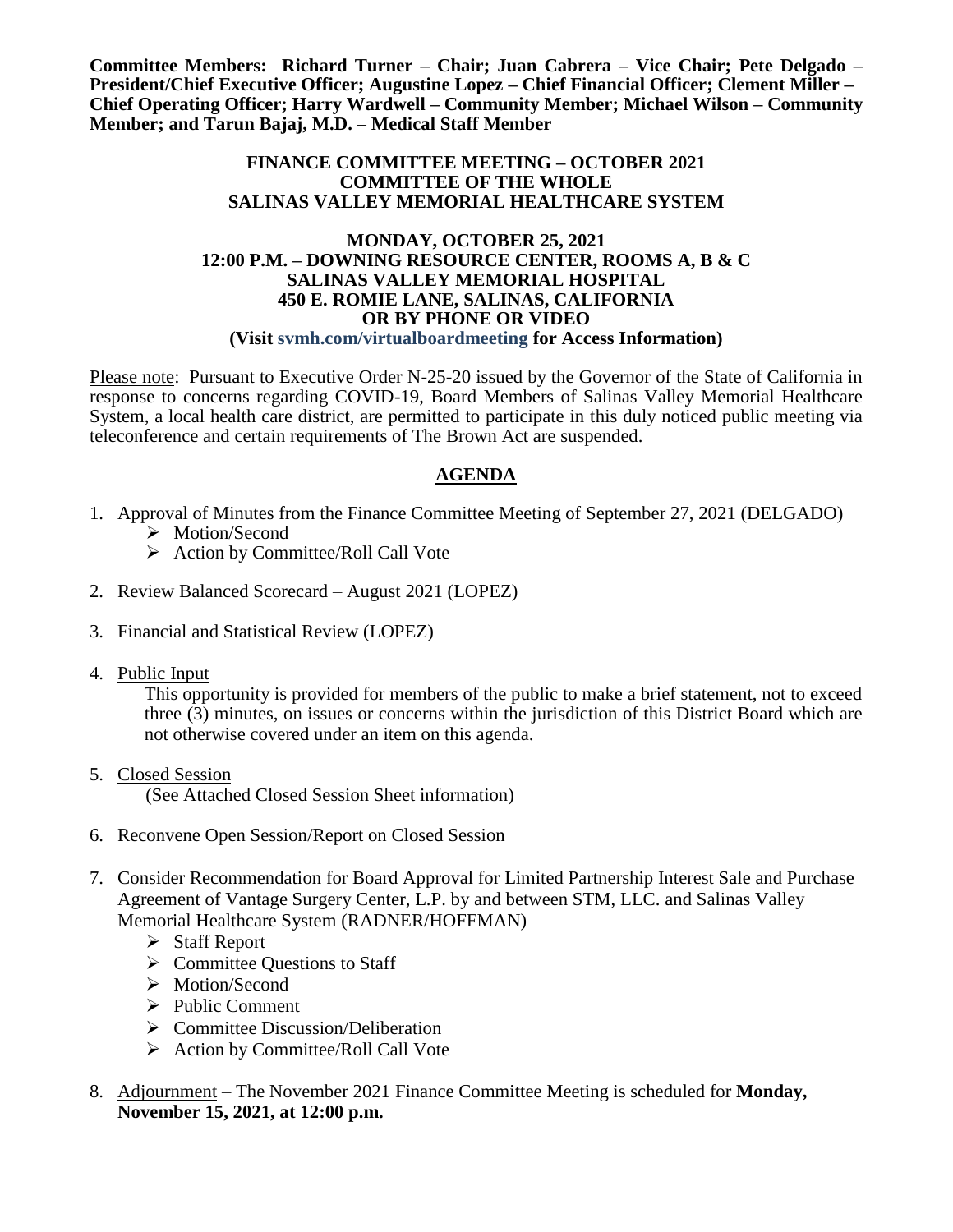Notes: This Committee meeting may be attended by Board Members who do not sit on this Committee. In the event that a quorum of the entire Board is present, this Committee shall act as a Committee of the Whole. In either case, any item acted upon by the Committee or the Committee of the Whole will require consideration and action by the full Board of Directors as a prerequisite to its legal enactment.

Requests for a disability related modification or accommodation, including auxiliary aids or services, in order to attend or participate in a meeting should be made to the Executive Assistant during regular business hours at 831-755-0741. Notification received 48 hours before the meeting will enable the District to make reasonable accommodations.

The Committee packet is available at the Committee Meeting, at www.svmh.com, and in the Human Resources Department of the District. All items appearing on the agenda are subject to action by the Committee.

#### **FINANCE COMMITTEE MEETING OF THE BOARD OF DIRECTORS – COMMITTEE OF THE WHOLE**

# **AGENDA FOR CLOSED SESSION**

Pursuant to California Government Code Section 54954.2 and 54954.5, the board agenda may describe closed session agenda items as provided below. No legislative body or elected official shall be in violation of Section 54954.2 or 54956 if the closed session items are described in substantial compliance with Section 54954.5 of the Government Code.

# **CLOSED SESSION AGENDA ITEMS**

**[ ] LICENSE/PERMIT DETERMINATION** (Government Code §54956.7)

**Applicant(s)**: (Specify number of applicants)

# **[ ] CONFERENCE WITH REAL PROPERTY NEGOTIATORS**

(Government Code §54956.8)

**Property:** (Specify street address, or if no street address, the parcel number or other unique reference, of the real property under negotiation):

**Agency negotiator:** (Specify names of negotiators attending the closed session):

**Negotiating parties**: (Specify name of party (not agent): **Under negotiation:** (Specify whether instruction to negotiator will concern price, terms of payment, or both):

## **[ ] CONFERENCE WITH LEGAL COUNSEL-EXISTING LITIGATION**  $\overline{(Government Code \$  54956.9(d)(1))}

**Name of case:** (Specify by reference to claimant's name, names of parties, case or claim numbers):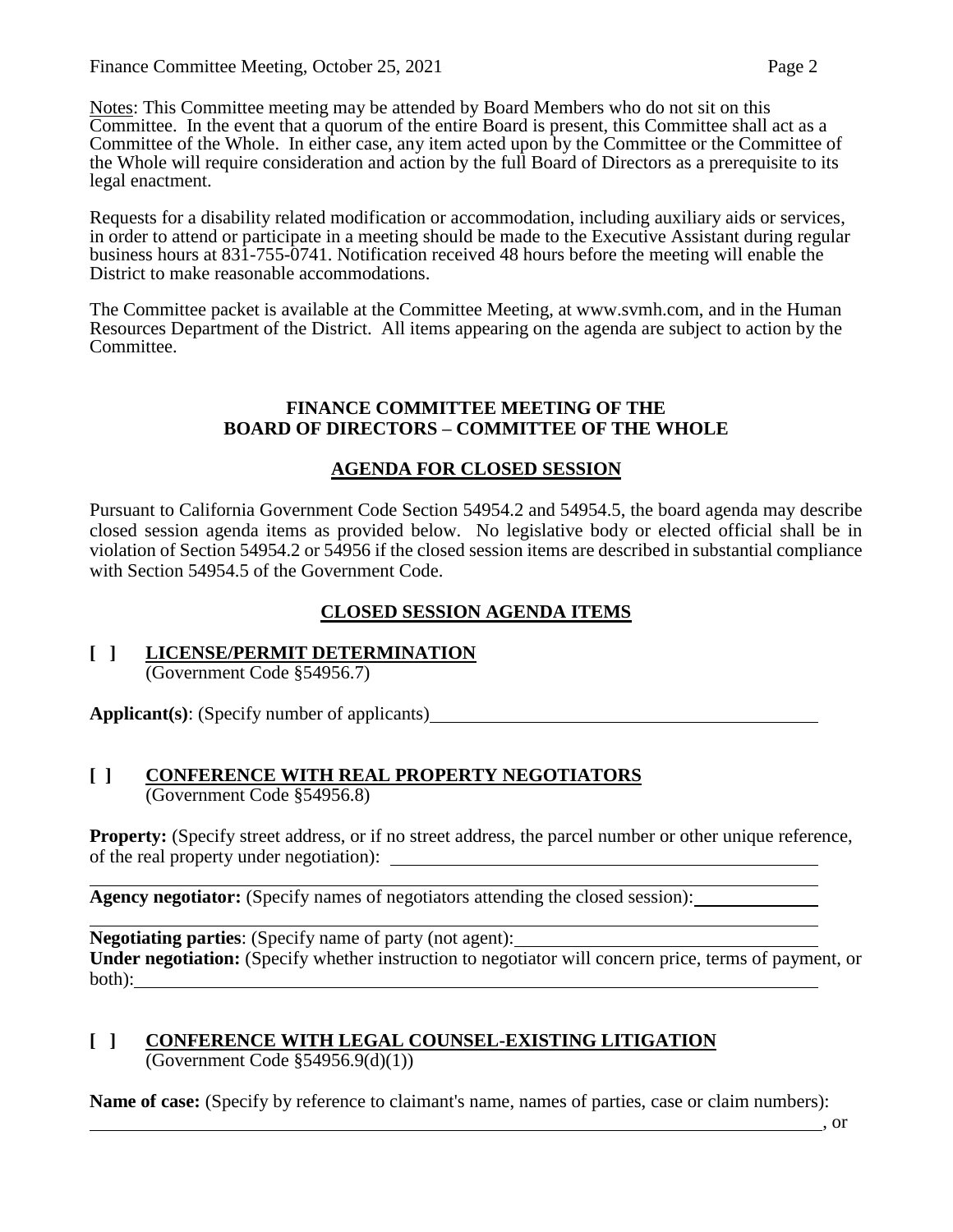#### **[ ] CONFERENCE WITH LEGAL COUNSEL-ANTICIPATED LITIGATION** (Government Code §54956.9)

Significant exposure to litigation pursuant to Section 54956.9(d)(2) or (3) (Number of potential cases):

Additional information required pursuant to Section 54956.9(e):

Initiation of litigation pursuant to Section 54956.9(d)(4) (Number of potential cases):

## **[ ] LIABILITY CLAIMS**

(Government Code §54956.95)

**Claimant:** (Specify name unless unspecified pursuant to Section 54961):

**Agency claimed against**: (Specify name):

## **[ ] THREAT TO PUBLIC SERVICES OR FACILITIES** (Government Code §54957)

**Consultation with**: (Specify name of law enforcement agency and title of officer):

#### **[ ] PUBLIC EMPLOYEE APPOINTMENT** (Government Code §54957)

Title: (Specify description of position to be filled):

# **[ ] PUBLIC EMPLOYMENT**

(Government Code §54957)

**Title:** (Specify description of position to be filled):

#### **[ ] PUBLIC EMPLOYEE PERFORMANCE EVALUATION** (Government Code §54957)

**Title:** (Specify position title of employee being reviewed):